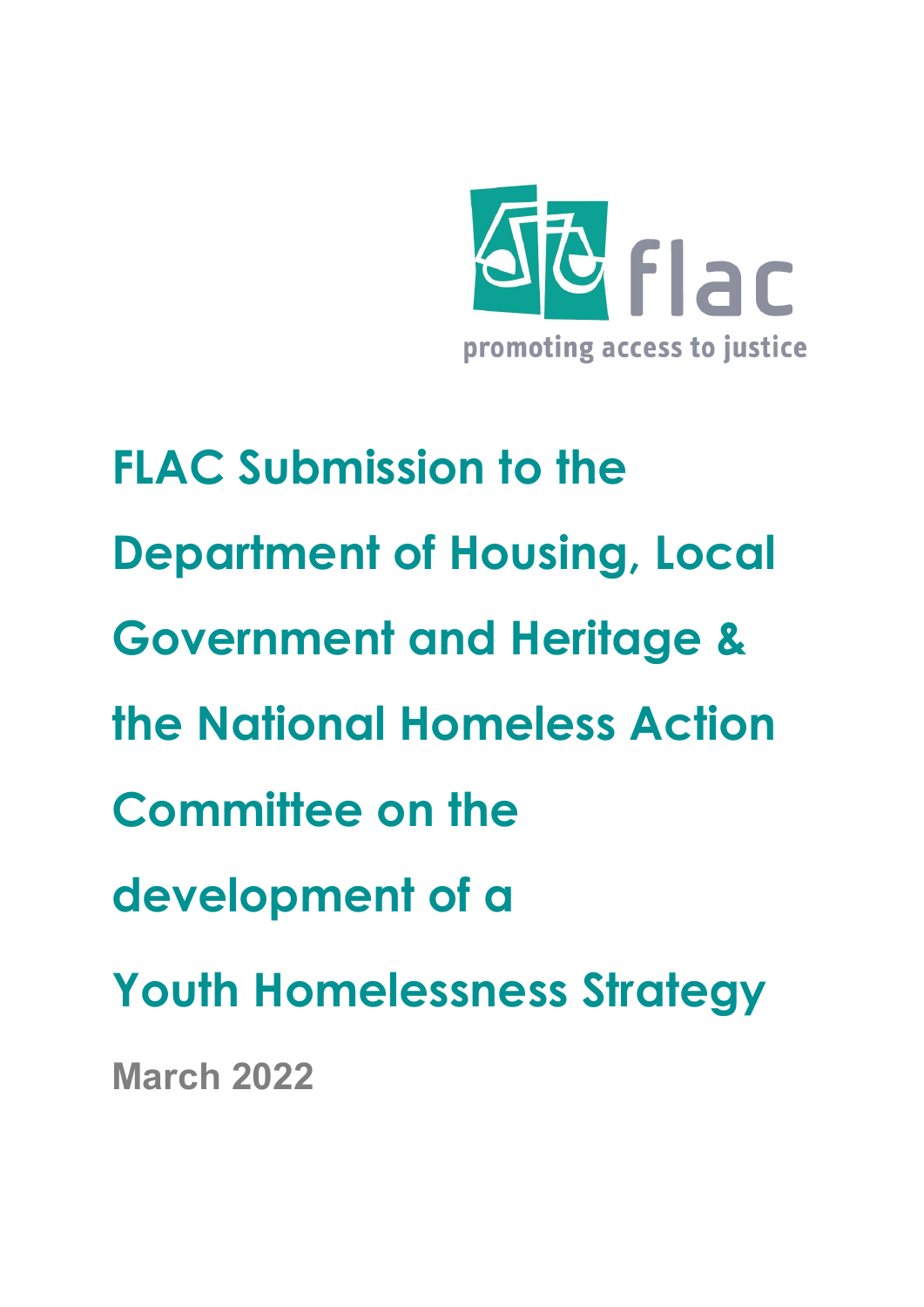# **About FLAC**

**FLAC (Free Legal Advice Centres)** exists to promote equal access to justice.

As an independent human rights and equality organisation, FLAC makes policy recommendations to a variety of bodies, including international human rights bodies.

FLAC, as an Independent Law Centre, takes on a number of cases in the public interest each year, mainly in the areas of homelessness, housing, equality and social welfare. As well as being important for the individual client, these cases are taken with the aim of benefiting a wider community. The FLAC legal team also runs a Roma Legal Clinic and provides a Traveller Legal Service.

FLAC operates a telephone information and referral line where approximately 12,000 people per annum receive basic legal information and runs a nationwide network of legal advice clinics.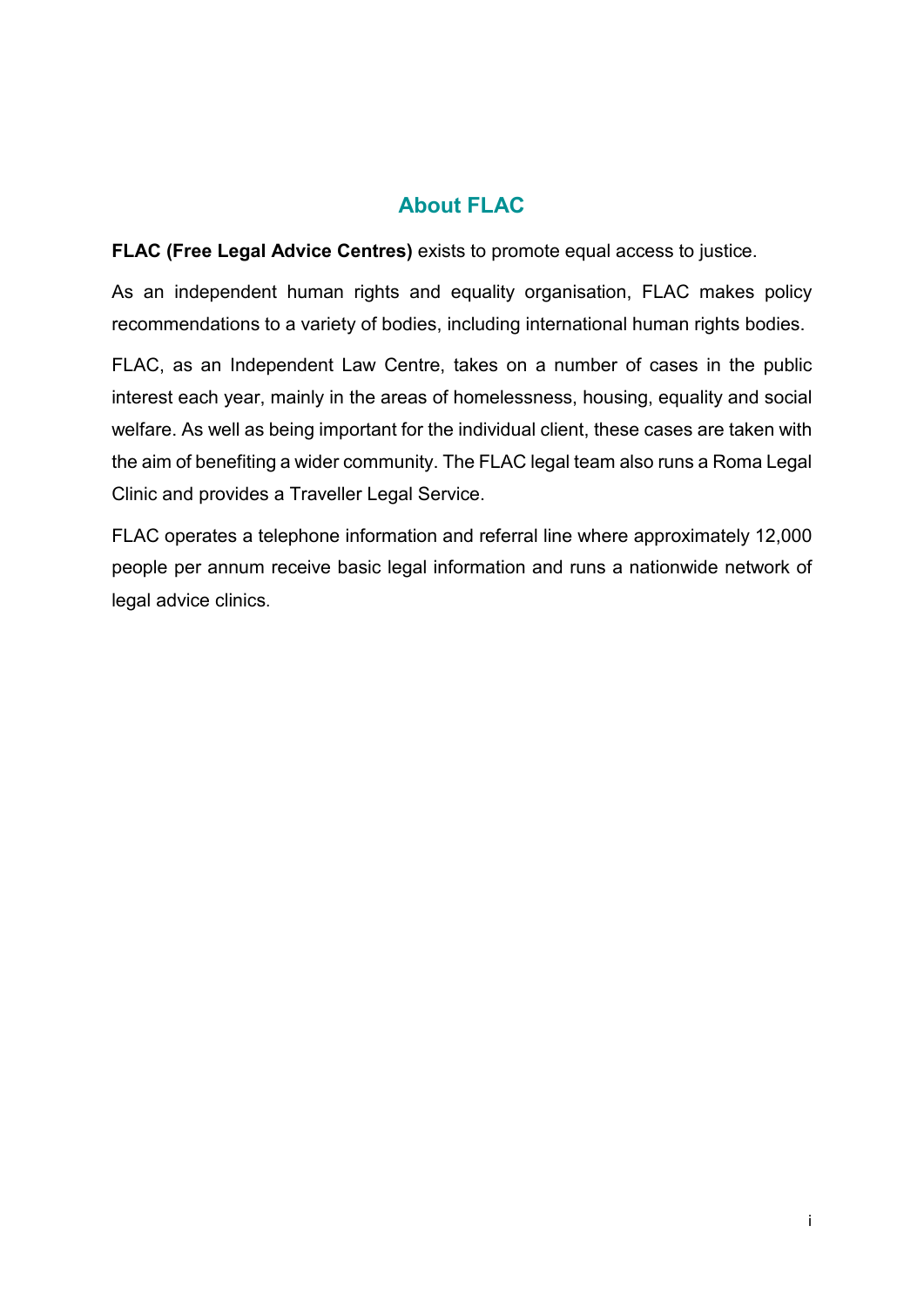# **Table of Contents**

|                                                                           | Page |
|---------------------------------------------------------------------------|------|
| <b>About FLAC</b>                                                         |      |
| <b>Introduction &amp; Preliminary Recommendations</b>                     | iii  |
| 1. A Rights-Based Approach to Housing and the Eradication of Homelessness | 1    |
| 2. Promoting Equality & Combatting Discrimination in Housing              | 3    |
| 3. Traveller Accommodation                                                | 6    |
| 4. Social Welfare                                                         | 8    |
| 5. Legal Aid                                                              | 10   |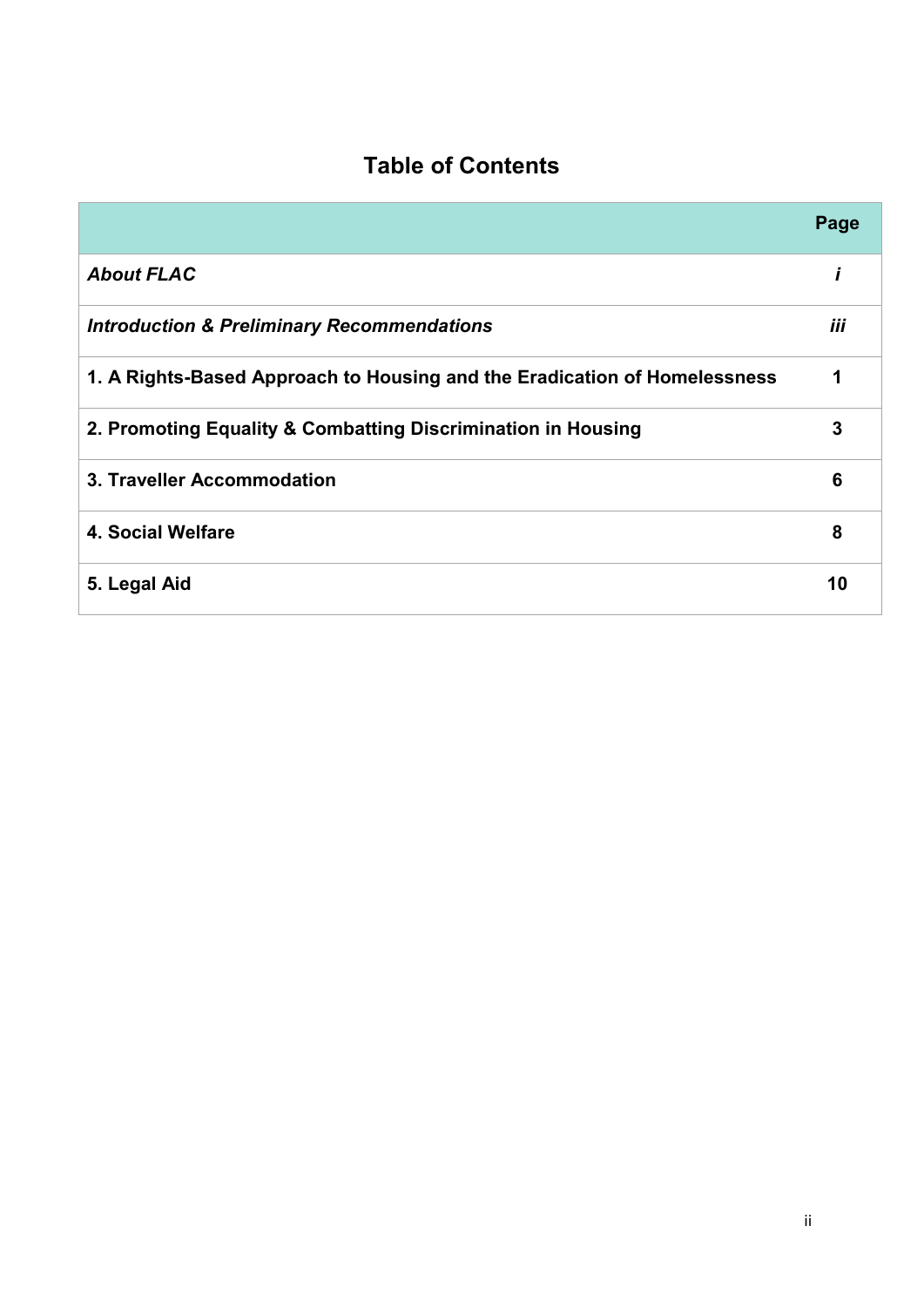## **Introduction & Preliminary Recommendations**

FLAC welcomes the opportunity to make a submission to inform the development of a Youth Homelessness Strategy by the National Homeless Action Committee (hereafter referred to as "the Committee"). FLAC also welcomes the establishment of a cross-governmental and inter-agency oversight group.

FLAC is happy to engage further with the Department of Housing, Local Government and Heritage (hereafter referred to as the "Department of Housing") and the Committee, and to discuss any of the matters raised in this submission.

FLAC's submission is informed by its case work, which, in recent years, has been dominated by issues concerning housing and homelessness. The majority of those cases arise from FLAC's Traveller Legal Service and Roma Legal Clinic.[1](#page-3-0)

FLAC's submission takes an equality, human rights, and access to justice-centred approach.

The *Housing for All* plan aspires to eradicate homelessness (including by preventing and addressing youth homelessness) and to resolve the housing crisis. However, this potential can only be realised if the delivery of the plan is grounded on the principles of human rights (including the constitutional right to privacy and the protection of the family) and equality (in light of the disproportionate impact of the housing crisis on those from disadvantaged and marginalised communities). Such an approach is required by international human rights law and by section 42 of the Irish Human Rights and Equality Commission Act 2014 (which imposes an obligation on all public bodies performing their function to promote equality, prevent discrimination and

<span id="page-3-0"></span> $1$  Case files on housing and homelessness issues constituted one-third of new case files opened by FLAC in 2021. Housing case files also constituted one of the largest categories of total case files dealt with in 2021 (36.4%).

Housing files constituted the largest category of total case files dealt with by the Traveller Legal Service in 2021 (62.2%) and the largest number of new files opened by that service in 2021 (53.3%).

Within the Roma Clinic, 19.4% of the total open files related to housing, and 22.2% of new case files opened by that service related to housing and homelessness.

These trends are consistent with recent years.

See: FLAC (2021), *Remote Justice: FLAC Annual Report 2020*. Available at: <https://www.flac.ie/publications/flac-annual-report-2020/>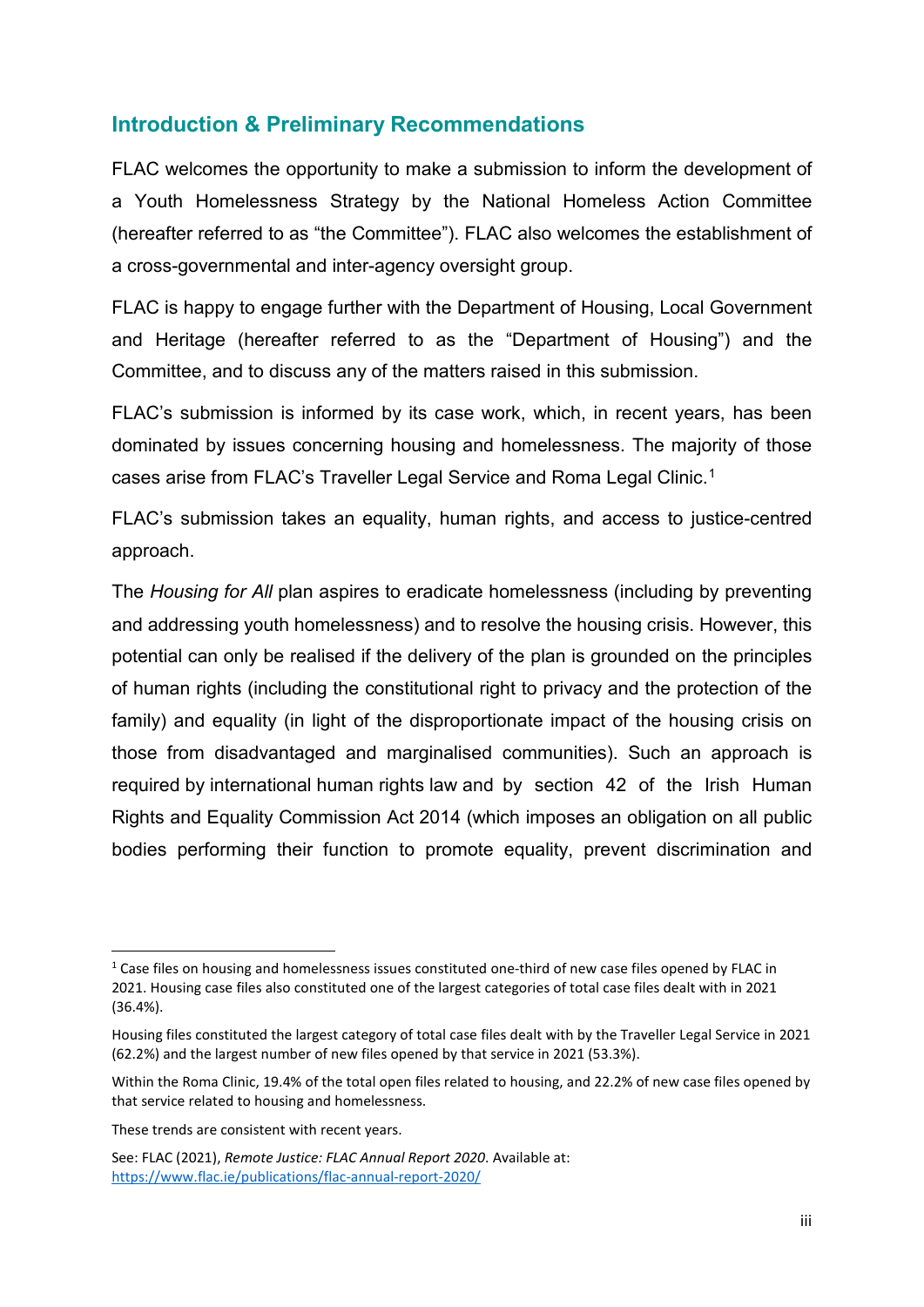protect human rights – "the Public Sector Equality and Human Rights Duty").<sup>[2](#page-4-0)</sup> The obligations created by the duty apply to departmental policies, such as Ministerial circulars, and the formulation and implementation of strategies and plans such as *Housing for All* and the forthcoming Youth Homelessness Strategy.

Access to justice includes access to legal advice and representation, access to dedicated legal services and knowledge of legal rights, entitlements and services. The vindication of the right of access to justice is not only important in addressing homelessness, but also in preventing it. Groups and individuals who experience disadvantage and discrimination are disproportionately represented in the homeless population, and are also more likely to suffer justiciable problems (meaning problems for which there is a potential legal remedy within a civil and/or criminal justice framework) which render them more vulnerable to homelessness. [3](#page-4-1) Homelessness is often a by-product of so-called "clustered injustice" – the cumulative and related problems (including legal problems) which arise from poverty or social exclusion.[4](#page-4-2) The promotion of the right of access to justice means that such problems can be prevented or resolved – and the risk of further problems (or "knock on effects") emerging, including homelessness, is reduced.

<span id="page-4-0"></span><sup>&</sup>lt;sup>2</sup> Article 11.1 of the International Covenant on Economic, Social and Cultural Rights provides: "The States Parties to the present Covenant recognize the right of everyone to an adequate standard of living for himself and his family, including adequate food, clothing and housing, and to the continuous improvement of living conditions."

Article 2.2 of the International Covenant on Economic, Social and Cultural Rights states that: "The States Parties to the present Covenant undertake to guarantee that the rights enunciated in the present Covenant will be exercised without discrimination of any kind as to race, colour, sex, language, religion, political or other opinion, national or social origin, property, birth or other status."

<span id="page-4-1"></span><sup>&</sup>lt;sup>3</sup> A Buck, NJ Balmer and P Pleasence, 'Social Exclusion and Civil Law: Experience of Civil Justice problems among Vulnerable Groups' (2005) 39 Journal of Social Policy and Administration, 302- 320.

Canadian Forum on Civil Justice (2016), *Everyday Legal Problems and the Cost of Justice in Canada*. Available at: [https://www.cfcj-](https://www.cfcj-fcjc.org/sites/default/files/Everyday%20Legal%20Problems%20and%20the%20Cost%20of%20Justice%20in%20Canada%20-%20Overview%20Report.pdf)

[fcjc.org/sites/default/files/Everyday%20Legal%20Problems%20and%20the%20Cost%20of%20Justice%20in%20](https://www.cfcj-fcjc.org/sites/default/files/Everyday%20Legal%20Problems%20and%20the%20Cost%20of%20Justice%20in%20Canada%20-%20Overview%20Report.pdf) [Canada%20-%20Overview%20Report.pdf](https://www.cfcj-fcjc.org/sites/default/files/Everyday%20Legal%20Problems%20and%20the%20Cost%20of%20Justice%20in%20Canada%20-%20Overview%20Report.pdf)

<span id="page-4-2"></span><sup>4</sup> Luke Clements, *Clustered Injustice and the Level Green*, Legal Action Group (2020).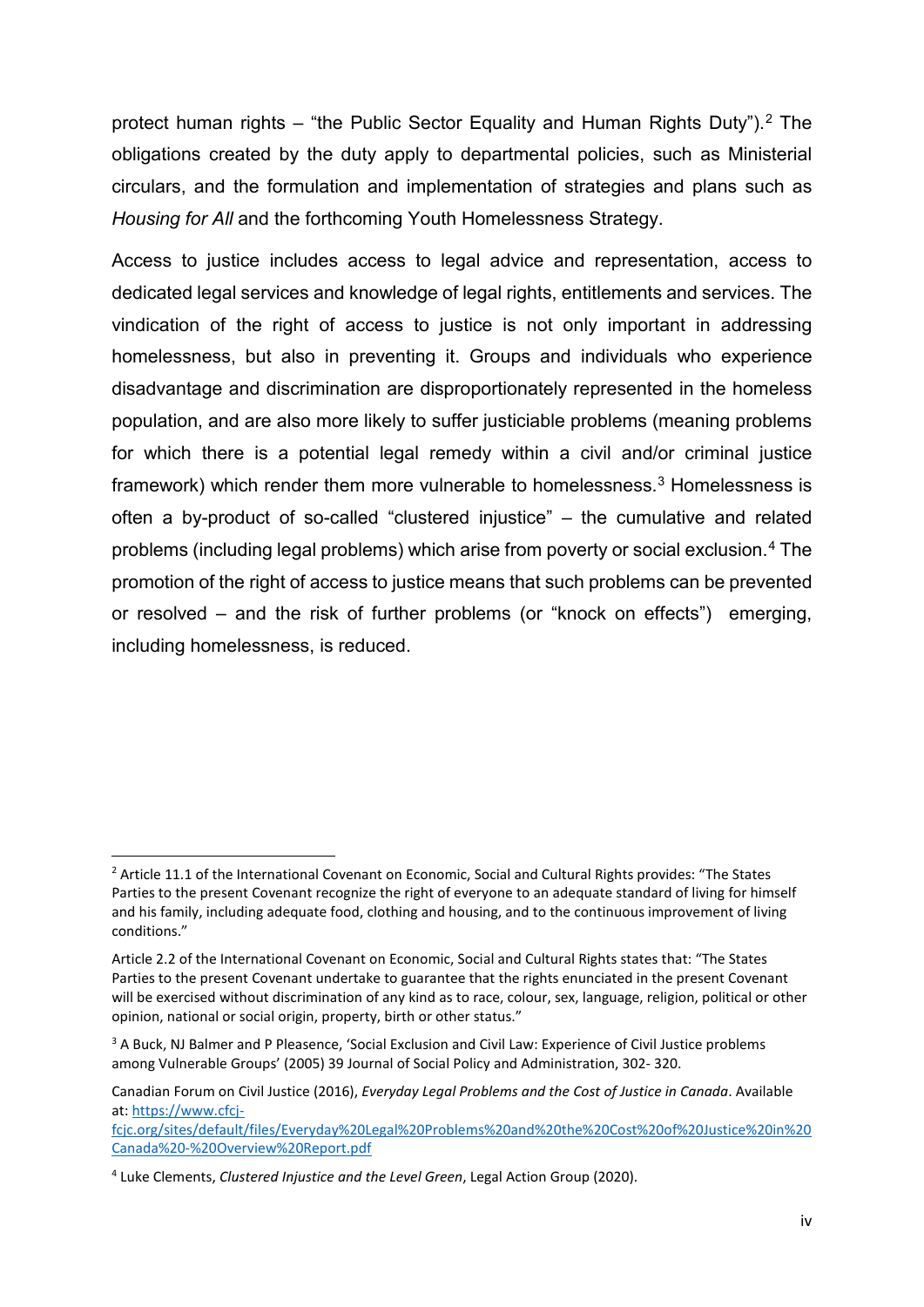## **RECOMMENDATIONS**

- The Public Sector Equality and Human Rights duty should be a core consideration in the process of developing and implementing the Youth Homelessness strategy. This involves ensuring that the development and implementation of the strategy considers the circumstances of all disadvantaged and marginalised groups (some of which are addressed in further detail in the sections below).
- Access to Justice should be a core consideration in the process of developing and implementing the Youth Homelessness strategy. Access to Justice should form a key theme or pillar of the Youth Homelessness Strategy.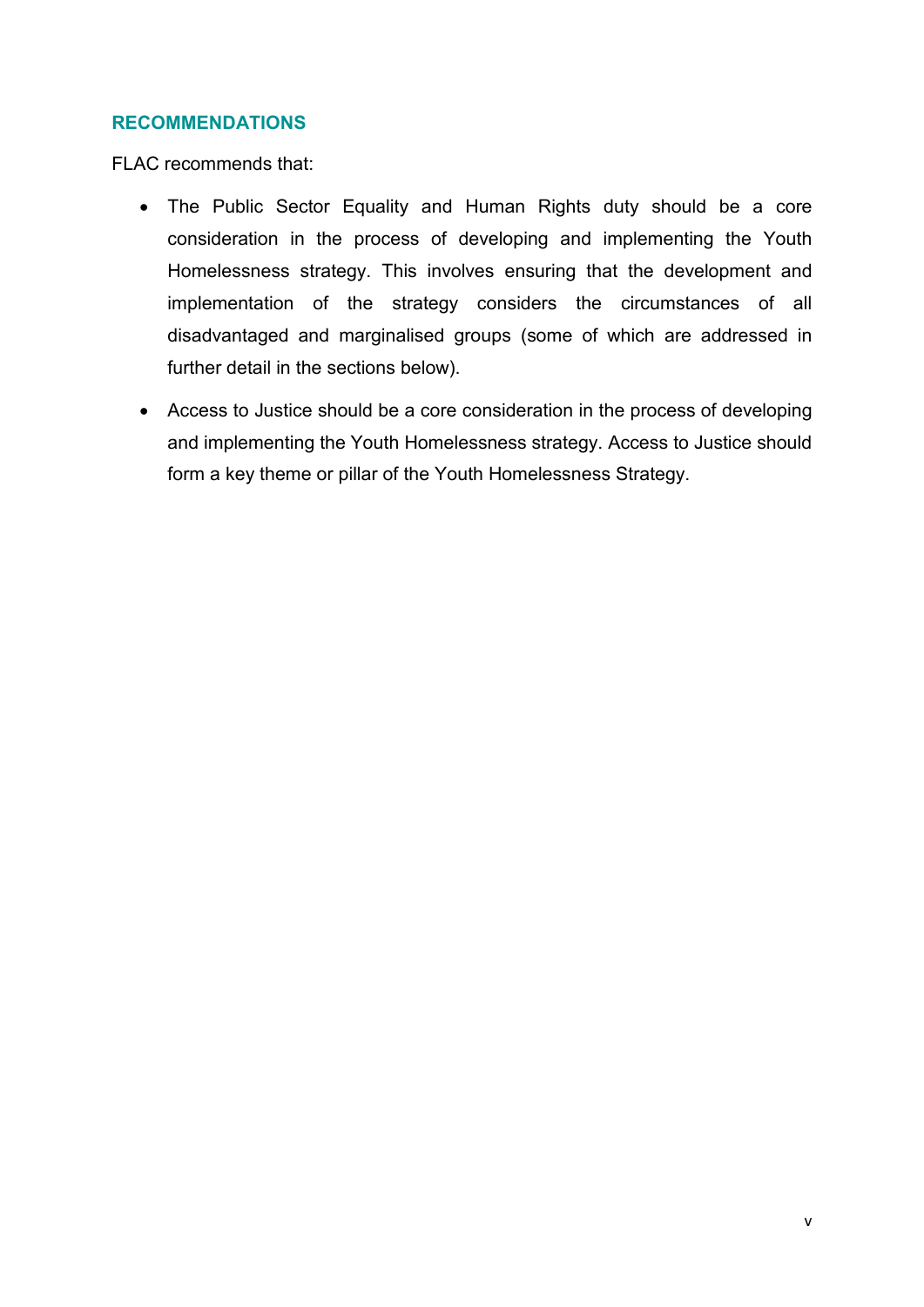# **1. A Rights-Based Approach to Housing and the Eradication of Homelessness**

FLAC believes that the absence of a clearly articulated right to housing in the Constitution contributed to the emergence of the housing crisis, and that any solution to the crisis must be founded in the principle of housing as a human right. The *Housing For All* plan's commitment to advance proposals on a referendum on housing is therefore to be welcomed.

However, in addition to a potential constitutional amendment concerning housing, legislation is required to ensure that the housing rights of all individuals and groups are comprehensive, clear and enforceable. A rights-based housing system must include legally enforceable minimum standards. While *Housing For All* commits to "examine the potential for independent regulation of the social housing sector", it does not contain any commitments in relation to the introduction of minimum legislative standards for emergency accommodation, Traveller accommodation and the system replacing Direct Provision.

Criteria for access to social housing supports must be clear and applied in a consistent manner in accordance with the law. FLAC has encountered instances of access to social housing supports, including emergency accommodation, being refused on the basis of dubious, non-legislative criteria applied by local authorities. FLAC has acted for several Roma families who were excluded from accessing social housing supports on the basis of a Department of Housing Circular which purported to provide guidance to local authorities in "considering whether to accept an application for social housing support from a non-Irish national".<sup>[5](#page-6-0)</sup> The status of Housing Circular 41/2012 is currently unclear.

<span id="page-6-0"></span> <sup>5</sup> Housing Circular 41/2012 was introduced in December 2012. Paragraphs 5 and 6 of the Circular state that local authorities should only assess housing applications from non-Irish EU/EEA nationals where: they are in employment in the State; they are unable to work due to accident or injury, or; they are a jobseeker with a record of 52 weeks employment in the State. There is no clear legal basis for the Circular in Irish law, and it is contrary to EU law, however it has been rigidly applied by local authorities as if legally bound to apply to its provisions.

A feature of FLAC's experience of casework involving the Circular is the fact that, while local authorities rigidly apply the Circular at first instance, they do not appear to be prepared to defend decisions made pursuant to the Circular when faced with the fact or threat of legal proceedings. In several cases, FLAC has joined the Minister for Housing to proceedings relating to the Circular, or put him on notice of potential proceedings relating to the Circular. In each instance, those proceedings have settled in favour of FLAC's clients before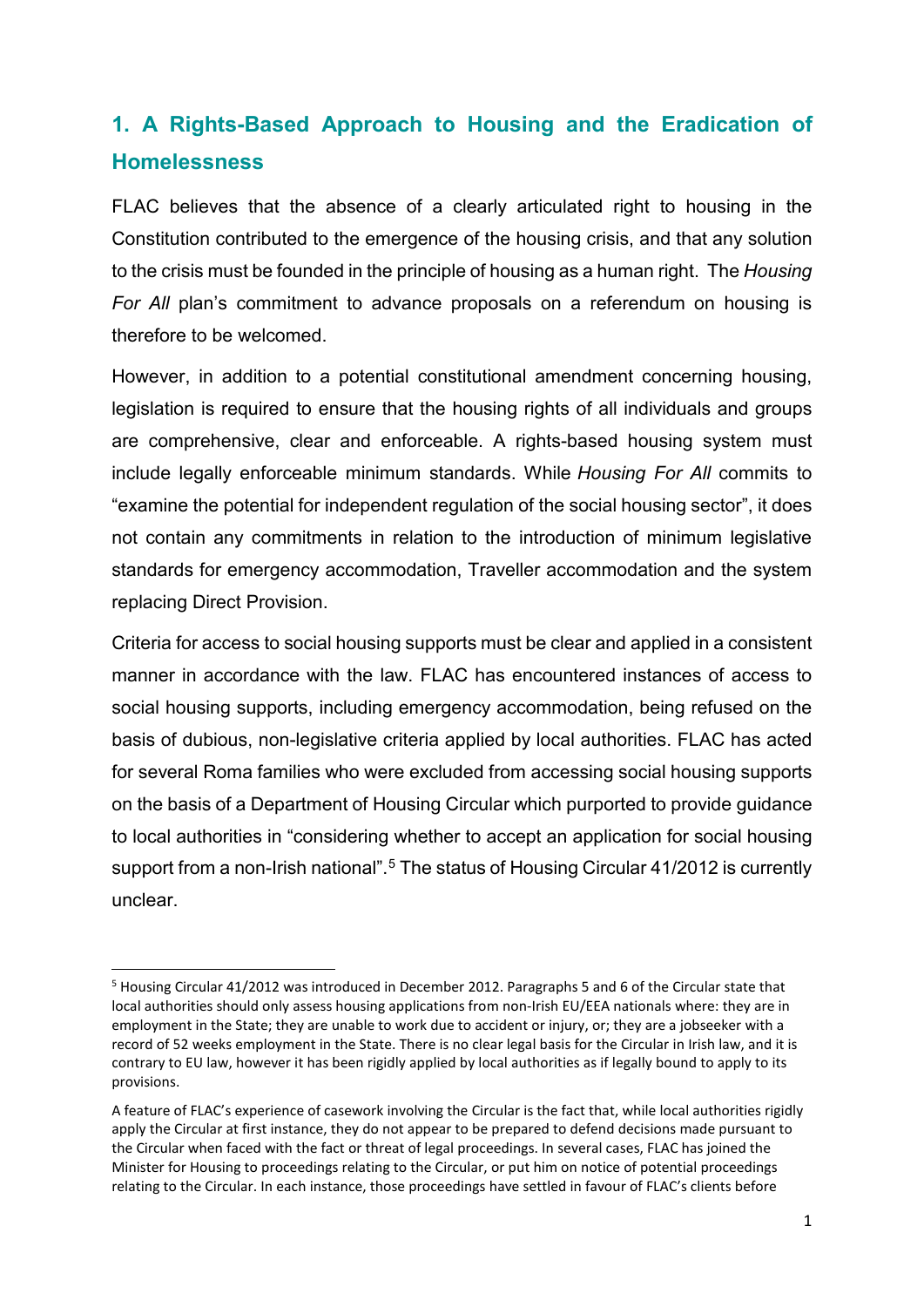FLAC has also expressed its concern at the ongoing application of non-statutory "local connection tests" by local authorities in refusing to assess people as homeless.[6](#page-7-0)

Separately, FLAC has acted on behalf of a number of Roma and Traveller families who were refused access to emergency accommodation on the basis that they did not satisfy the definition of "homeless persons" set out in section 2 of the Housing Act 1988.[7](#page-7-1) Section 2 of the 1988 Act has been criticised on the basis that it "only recognises the most stark form of homelessness… [and] fails to address other forms of homelessness and hidden homelessness".[8](#page-7-2)

## **RECOMMENDATIONS**

FLAC recommends that:

 $\overline{\phantom{a}}$ 

- Regulations should be introduced pursuant to section 10 of the Housing Act 1988 which create minimum standards for emergency accommodation and statutory standards should also be introduced in respect of the system replacing Direct Provision.
- The Minister for Housing, Heritage and Local Government (hereafter referred as the "Minister for Housing") should issue guidance to local authorities on the

See further: FLAC (2021), *Continued use of "local connection" tests a concern for FLAC*. Available: <https://www.flac.ie/blog/continued-use-of-local-connection-tests-a-concern-for-flac/>

<span id="page-7-1"></span> $<sup>7</sup>$  For example, in 2018, FLAC initiated judicial review proceedings on behalf of a young Traveller family with</sup> two children who were living in a small unserviced caravan. The judicial review of the local authority's failure to assess them as homeless settled on the basis of the local authority agreeing to carry out a further assessment of their situation.

See: FLAC (2019), *FLAC Annual Report 2018*. Available at: [https://www.flac.ie/assets/files/pdf/flac\\_annual\\_report\\_2018\\_final.pdf?issuusl=ignore](https://www.flac.ie/assets/files/pdf/flac_annual_report_2018_final.pdf?issuusl=ignore)

<span id="page-7-2"></span><sup>8</sup> Dr Samantha Morgan Williams (2022), *Why new legal definitions for homelessness are needed*. Available at: <https://www.rte.ie/brainstorm/2022/0207/1278337-ireland-homelessness-definition-legislation/>

being determined by the High Court. It appears to FLAC that local authorities and the Minister for Housing are now well aware of the issues with the Circular and its legal infirmity.

See further: FLAC (2021), *A Barrier to EU Nationals accessing Social Housing Supports: The Impact of Housing Circular 41/2012 on Roma families in Ireland*. Available at[: https://www.flac.ie/blog/a-barrier-to-eu-nationals](https://www.flac.ie/blog/a-barrier-to-eu-nationals-accessing-social-housing-supports/)[accessing-social-housing-supports/](https://www.flac.ie/blog/a-barrier-to-eu-nationals-accessing-social-housing-supports/)

<span id="page-7-0"></span> $6$  Regulation 5 of the Housing Assessment Regulation 2011 provides that a household applying for social housing support shall either apply to the authority for the functional area in which the household normally resides, the authority in which the household has a local connection, or an authority that agrees at its discretion to assess the household's application. The legislation relating to emergency accommodation has no comparable statutory local connection or residency requirements or test.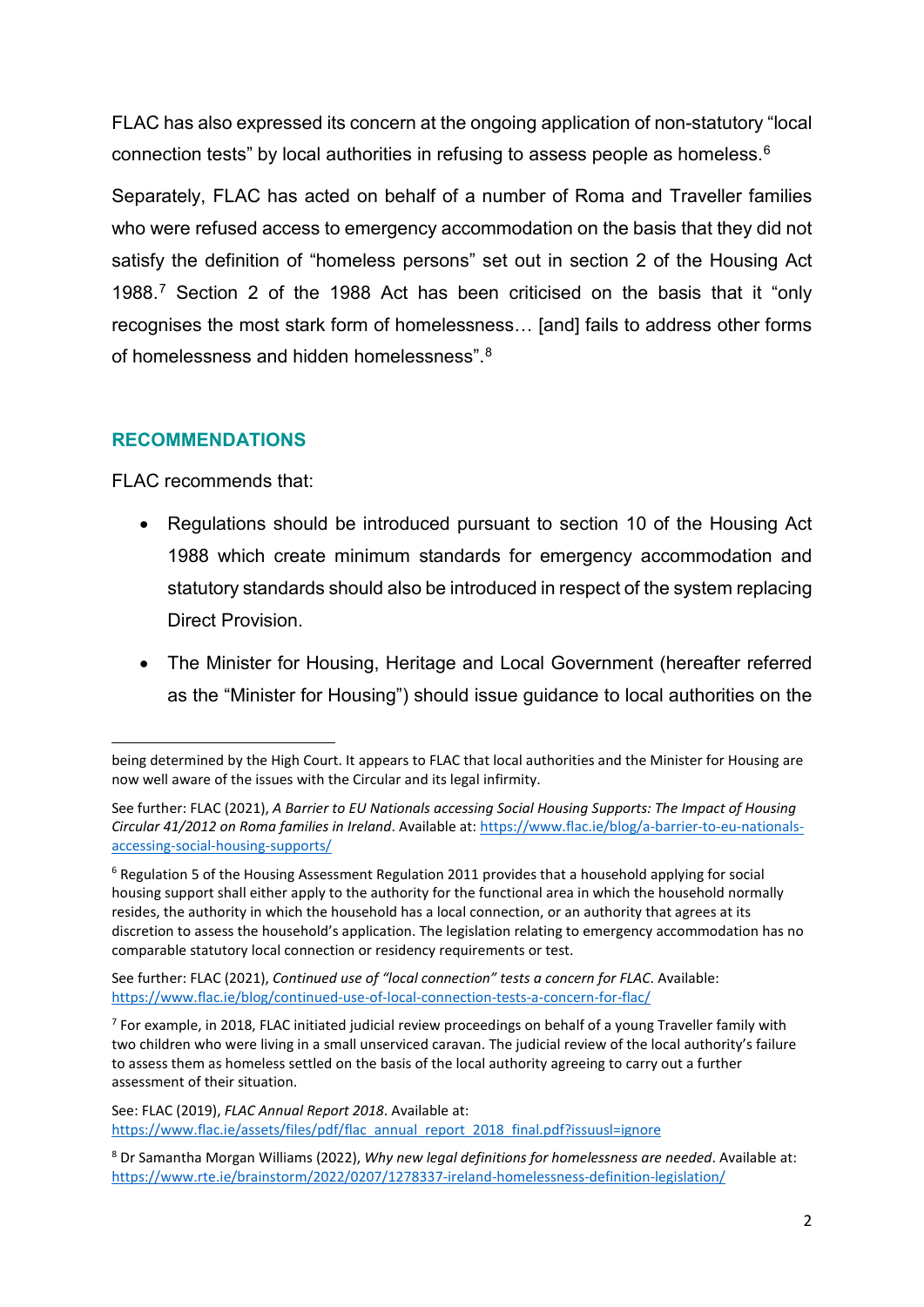proper exercise of discretion in applying Regulation 5 of the Housing Assessment Regulations 2011 and clarifying that the regulation does not apply in the context of the provision of emergency accommodation.

- The Minister for Housing should confirm the withdrawal of Housing Circular 41/2012 or, at the very least, amend it to ensure its compliance with EU law and to eliminate its discriminatory impact on groups such as Roma.
- Section 2 of the Housing Act 1988 should be amended to ensure that it reflects all forms of homelessness, including those living in inadequate accommodation.

# **2. Promoting Equality & Combatting Discrimination in Housing**

Young people from marginalised and disadvantaged groups (including minority ethnic and migrant communities, people with disabilities and members of the LGBTQI community) are disproportionately affected by the housing and homelessness crisis.[9](#page-8-0) Measures aimed at resolving the crisis must promote equality and combat discrimination in access to housing.

In this regard, the recent publication of the *National Housing Strategy for Disabled People 2022-2027* is welcome. People with disabilities are overrepresented in the homeless population and the Youth Homelessness Strategy must also consider the rights of people with disabilities. Further, in light of the potential risks and harm of institutionalisation, there is a particular imperative to ensuring that housing outcomes are improved for young people with disabilities by creating early pathways to independent living in the community.

The Youth Homelessness Strategy, and its implementation, must be subject to equality-proofing and monitoring.<sup>[10](#page-8-1)</sup> To ensure those processes can take place, the collection of meaningful equality data is essential.<sup>[11](#page-8-2)</sup> In this regard, the recent addition

<span id="page-8-0"></span> <sup>9</sup> IHREC & ESRI (2021), *Monitoring Adequate Housing in Ireland*. Available at: <https://www.ihrec.ie/app/uploads/2021/09/Monitoring-Adequate-Housing-In-Ireland-Sept-2021.pdf>

<span id="page-8-1"></span> $10$  Again, such an approach is required by section 42 of the Irish Human Rights and Equality Commission Act.

<span id="page-8-2"></span><sup>&</sup>lt;sup>11</sup> There is a wealth of research available which highlights the persistence and impact of discrimination and inequality on groups within Irish society. However, there is a dearth of statistical data which specifically relates to protected groups and inequality. State bodies are not mandated to collect disaggregated equality data in performing their functions, despite a clear imperative to do so arising from European Union equality policy.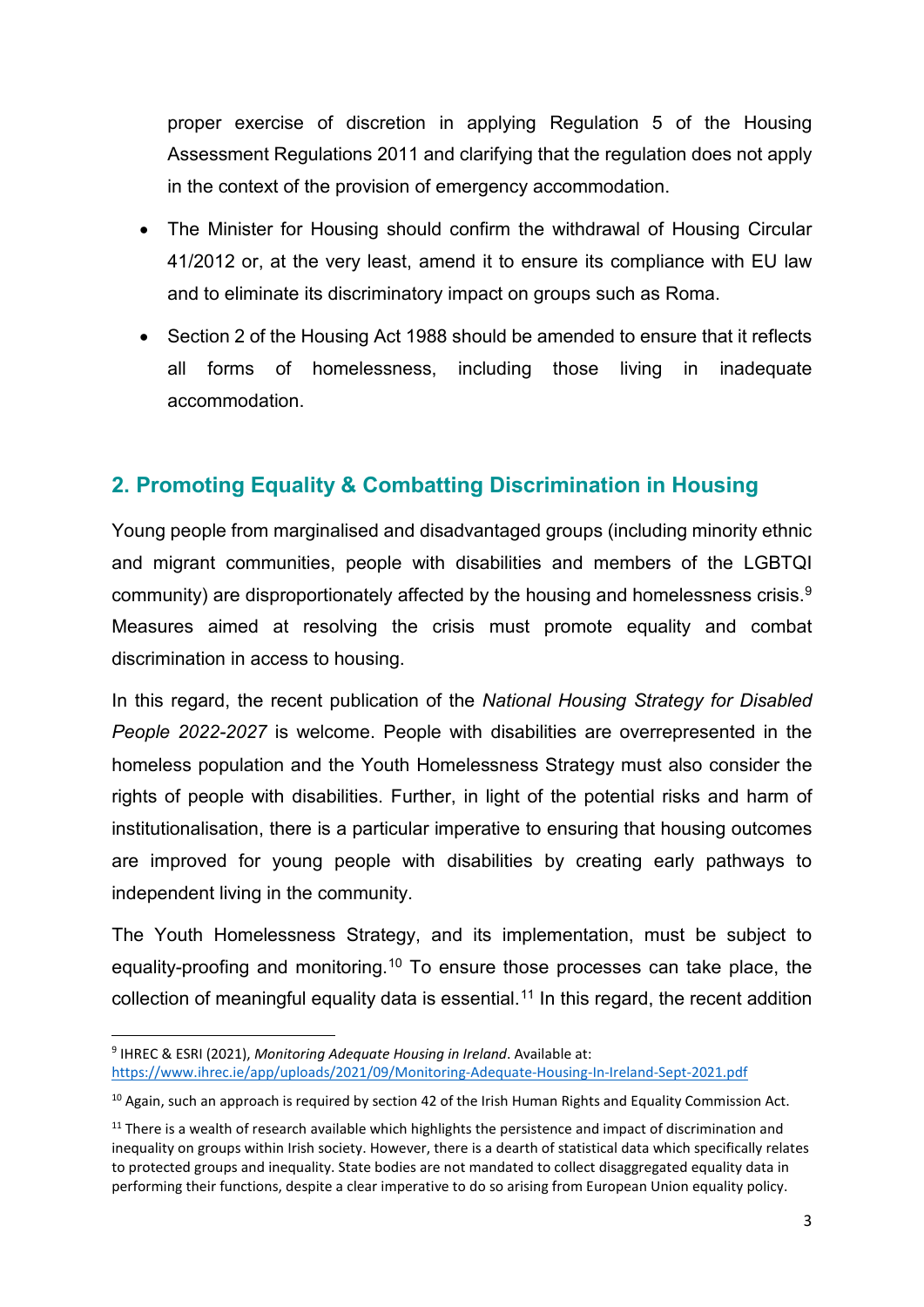of a Traveller community "ethnic identifier" to the application form for social housing supports is a welcome development.<sup>[12](#page-9-0)</sup> However, research published by the Irish Human Rights and Equality Commission (IHREC) and the Economic and Social Research Institute (ESRI) in 2021 identified "a number of data gaps that are important to address in order to accurately measure access to adequate housing in Ireland overall, and for protected or vulnerable groups…".<sup>[13](#page-9-1)</sup>

The Equal Status Acts 2000-2018 prohibit discrimination in the provision of accommodation on nine grounds. [14](#page-9-2) In addition, since 2016, the Acts prohibit discrimination in the provision of accommodation against people who are in receipt of rent supplement, housing assistance, or social welfare payments (the Housing Assistance or "HAP" ground).

Despite these express provisions, a combination of the interpretation of the definition of "services" and the interpretation given to a number of exemptions under the Acts removes large amounts of State activity, including in the area of housing, from coming within the scope of the prohibition of discrimination. As a result, the extent to which the prohibition of discrimination applies to the general functions of local authorities, the Department of Housing and An Garda Síochána (who have a statutory role in the housing allocation process<sup>[15](#page-9-3)</sup>) is unclear. Similarly, the exemption at section  $14(1)(a)$ of the Acts excludes from challenge "the taking of any action that is required by or under—(i) any enactment".  $16$  These matters raise significant concerns around the Acts compliance with EU law, as well as with the extent to which discrimination and

 $\overline{\phantom{a}}$ 

The benefits of equality data are twofold. Such data assists not only in the enforcement of equality law but also in the formulation of policy (including housing policy) and in measuring its effectiveness.

See Further: FLAC (2021*), Submission to the Consultation on the Review of the Equality Acts*, Section 8: Equality Data.

<span id="page-9-0"></span><sup>12</sup> S.I. No. 73/2022, *Social Housing Assessment (Amendment) Regulations 2022*. Available at: <https://www.irishstatutebook.ie/eli/2022/si/73/made/en/print>

<span id="page-9-1"></span><sup>13</sup> IHREC & ESRI (2021), *Monitoring Adequate Housing in Ireland*. Available at: <https://www.ihrec.ie/app/uploads/2021/09/Monitoring-Adequate-Housing-In-Ireland-Sept-2021.pdf>

<span id="page-9-2"></span><sup>&</sup>lt;sup>14</sup> The nine grounds are gender, marital status, family status, age, disability, sexual orientation, race, religion, and membership of the Traveller community

<span id="page-9-3"></span><sup>15</sup> See further: FLAC (2021), *Submission to the Independent Anti-Racism Committee,* Section 7: Racial Profiling. Available at: [https://www.flac.ie/assets/files/pdf/flac\\_submission\\_to\\_the\\_independent\\_anti](https://www.flac.ie/assets/files/pdf/flac_submission_to_the_independent_anti-racism_committees_public_consultation.pdf?issuusl=ignore)[racism\\_committees\\_public\\_consultation.pdf?issuusl=ignore](https://www.flac.ie/assets/files/pdf/flac_submission_to_the_independent_anti-racism_committees_public_consultation.pdf?issuusl=ignore)

<span id="page-9-4"></span><sup>16</sup> FLAC (2021*), Submission to the Consultation on the Review of the Equality Acts*, Section 3.3: The Scope of the Equal Status Acts concerning State Activity.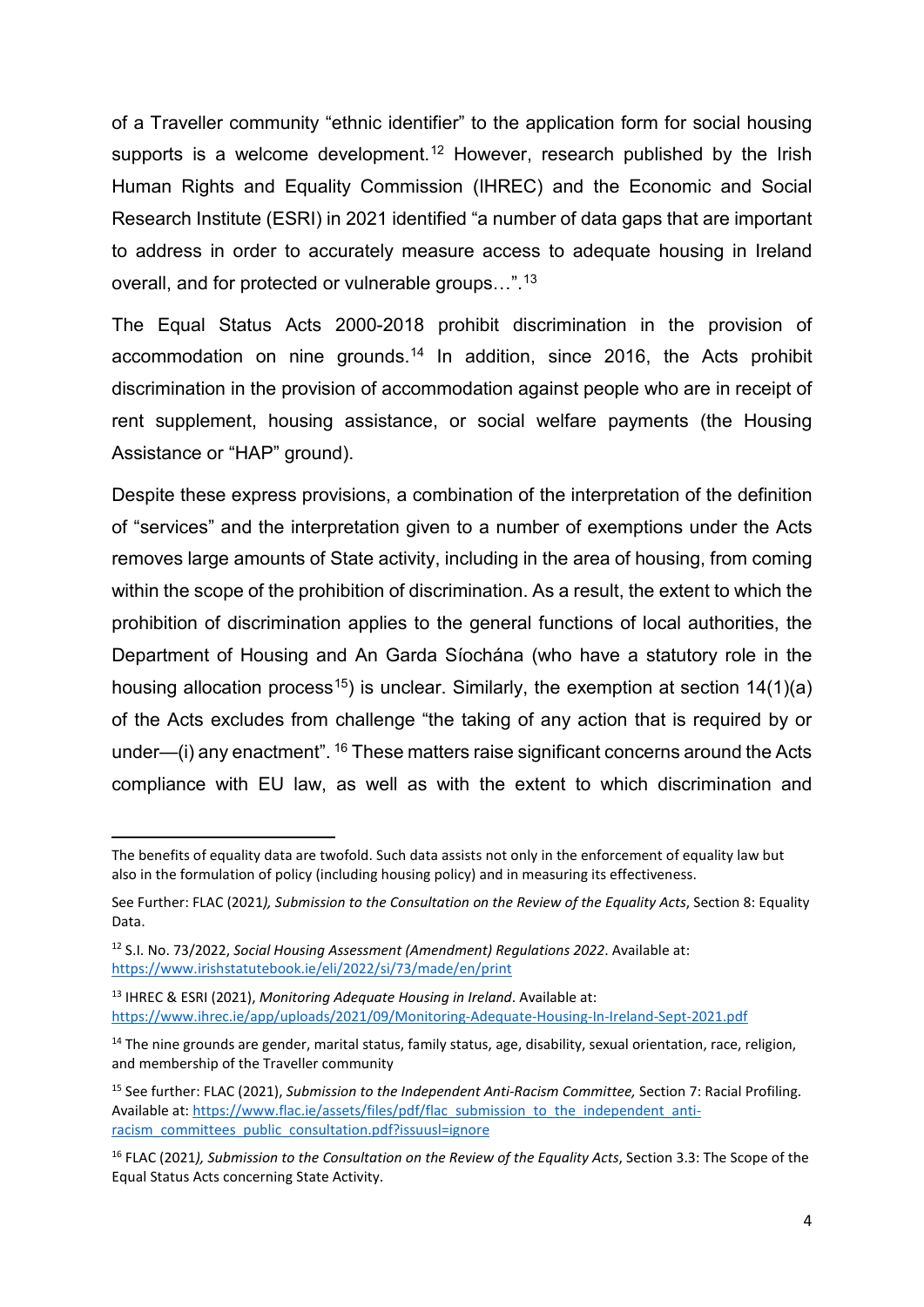inequality is access to social housing may be challenged under national antidiscrimination law. [17](#page-10-0)

Finally, there are significant procedural barriers to pursuing discrimination complaints on the HAP ground[.18](#page-10-1) These matters must be addressed in the context of the current Review of the Equality Acts.

## **RECOMMENDATIONS**

- The National Youth Homelessness Strategy and its implementation must be subject to equality-proofing and monitoring.
- The National Youth Homelessness Strategy must consider the rights of people with disabilities and should be implemented in tandem with the *National Housing Strategy for Disabled People 2022-2027*. The *National Housing Strategy for Disabled People 2022-2027* must be adequately resourced and implemented in full.
- The Department of Housing and local authorities must be mandated to collect comprehensive equality data.
- The Review of the Equality Acts must ensure that the functions of public bodies (including local authorities, the Department of Housing and An Garda Síochána) are brought within the scope of the Equal Status Acts, and the Acts must be amended to provide a remedy for discriminatory legislation and its effects which applies across all grounds. The Review must also ensure that the procedural barriers to pursuing complaints on the HAP ground are removed.

<span id="page-10-0"></span> $17$  For example, Directive 2000/43 (the Race Directive) implements the principle of equal treatment between persons irrespective of racial or ethnic origin. The Race Directive prohibits discrimination on the grounds of racial or ethnic origin in employment as well as in relation to social protection, including social security and healthcare, social advantages, education and access to and supply of goods and services which are available to the public, including housing. The Directive applies to "the public and private sectors, including public bodies".

<span id="page-10-1"></span><sup>18</sup> FLAC (2021*), Submission to the Consultation on the Review of the Equality Acts*, Section 5.5: Complaints on the HAP Ground.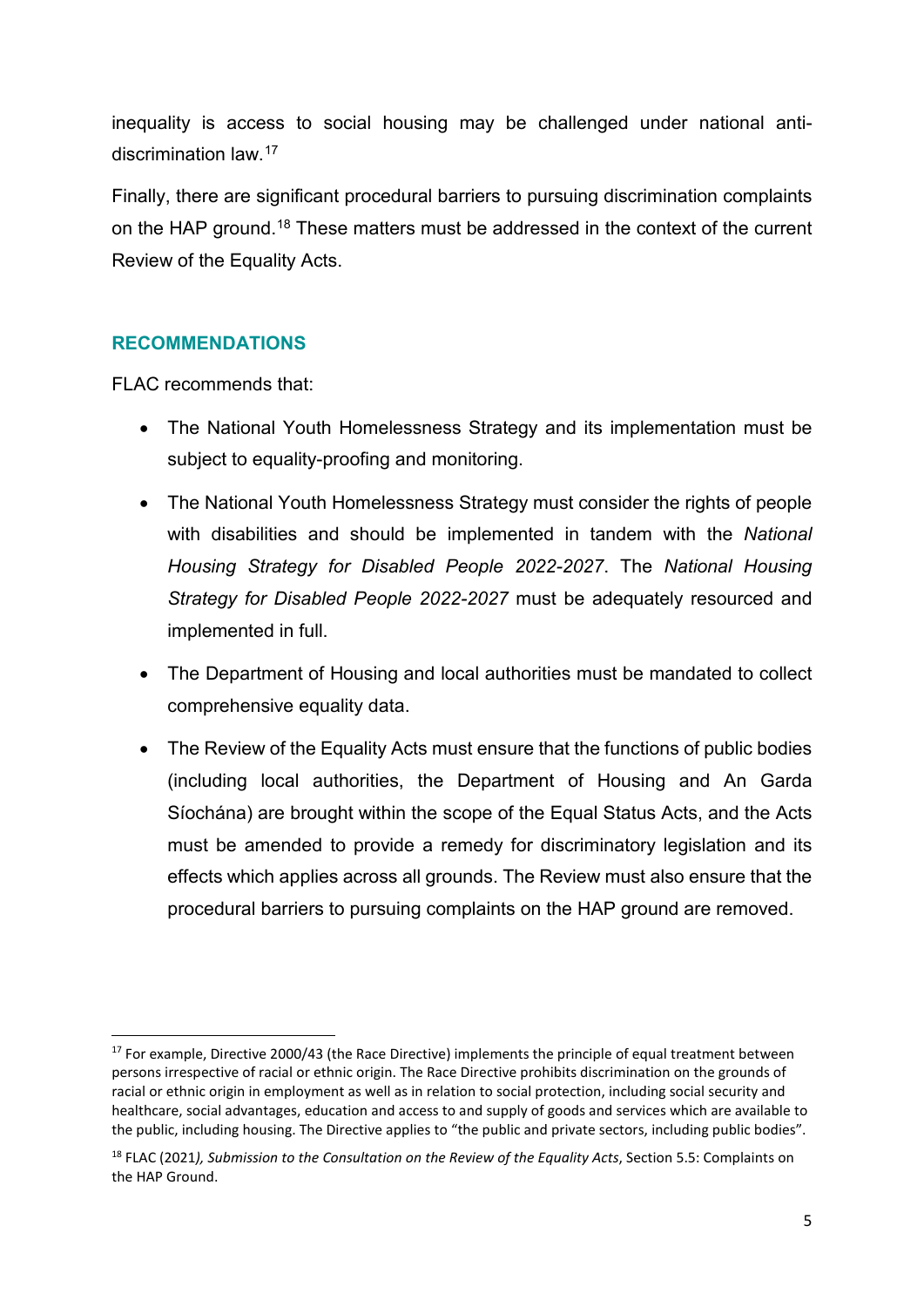# **3. Traveller Accommodation**

In 2019, an independent review group established by the Government published the *Traveller Accommodation Expert Review*. [19](#page-11-0) That report called for an "overhaul" of the legislation in relation to the provision of Traveller accommodation.<sup>[20](#page-11-1)</sup> The failures of the Housing (Traveller Accommodation) Act 1998, they reported, are evidenced by failures to meet the scale of accommodation needed by Travellers, an "extremely high rate of Traveller homelessness", and an increase in those living in "overcrowded conditions".[21](#page-11-2)

In 2021, FLAC made a detailed submission to the Joint Oireachtas Committee on Key Issues Affecting the Traveller Community on the subject of access to housing and accommodation, including Traveller-specific accommodation.<sup>[22](#page-11-3)</sup> That submission highlighted the need for legislative reforms in relation to the provision of Traveller accommodation and the standards which apply to Traveller accommodation.

That submission also highlighted the need for urgent reform to the several pieces of legislation which can be used to evict Travellers living on the roadside. FLAC highlighted that the majority of legislative mechanisms used to evict Travellers allow for summary evictions without judicial oversight. The need for these laws to be reviewed has been made all the more urgent in light of the recent landmark judgment of the Supreme Court in *Clare County Council v McDonagh* [2022] IESC 2. [23](#page-11-4)

<span id="page-11-0"></span> <sup>19</sup>Department of Housing, Planning and Local Government (2019), *Traveller Accommodation Expert Review*. Available at: [https://rebuildingireland.ie/news/minister-english-publishes-the-report-of-the-expert-review](https://rebuildingireland.ie/news/minister-english-publishes-the-report-of-the-expert-review-group-on-traveller-accommodation/)[group-on-traveller-accommodation/](https://rebuildingireland.ie/news/minister-english-publishes-the-report-of-the-expert-review-group-on-traveller-accommodation/)

<span id="page-11-1"></span><sup>20</sup> Department of Housing, Planning and Local Government (2019), *Traveller Accommodation Expert Review,* at page i.

<span id="page-11-2"></span><sup>21</sup> Department of Housing, Planning and Local Government (2019), *Traveller Accommodation Expert Review, at p*age i.

<span id="page-11-3"></span><sup>22</sup> FLAC (2021), *FLAC Submission to the Joint Committee on Key Issues affecting the Traveller Community: Access to Housing and Accommodation, Including Traveller-Specific Accommodation*. Available at: <https://www.flac.ie/publications/flac-submission-to-the-joint-committee-on-key-issu/>

<span id="page-11-4"></span><sup>23</sup> See Further: FLAC (2022), *FLAC welcomes landmark Supreme Court decision concerning the summary eviction of Travellers and seeks urgent legislative reform*. Available at: <https://www.flac.ie/news/2022/01/31/flac-welcomes-landmark-supreme-court-decision-conc/>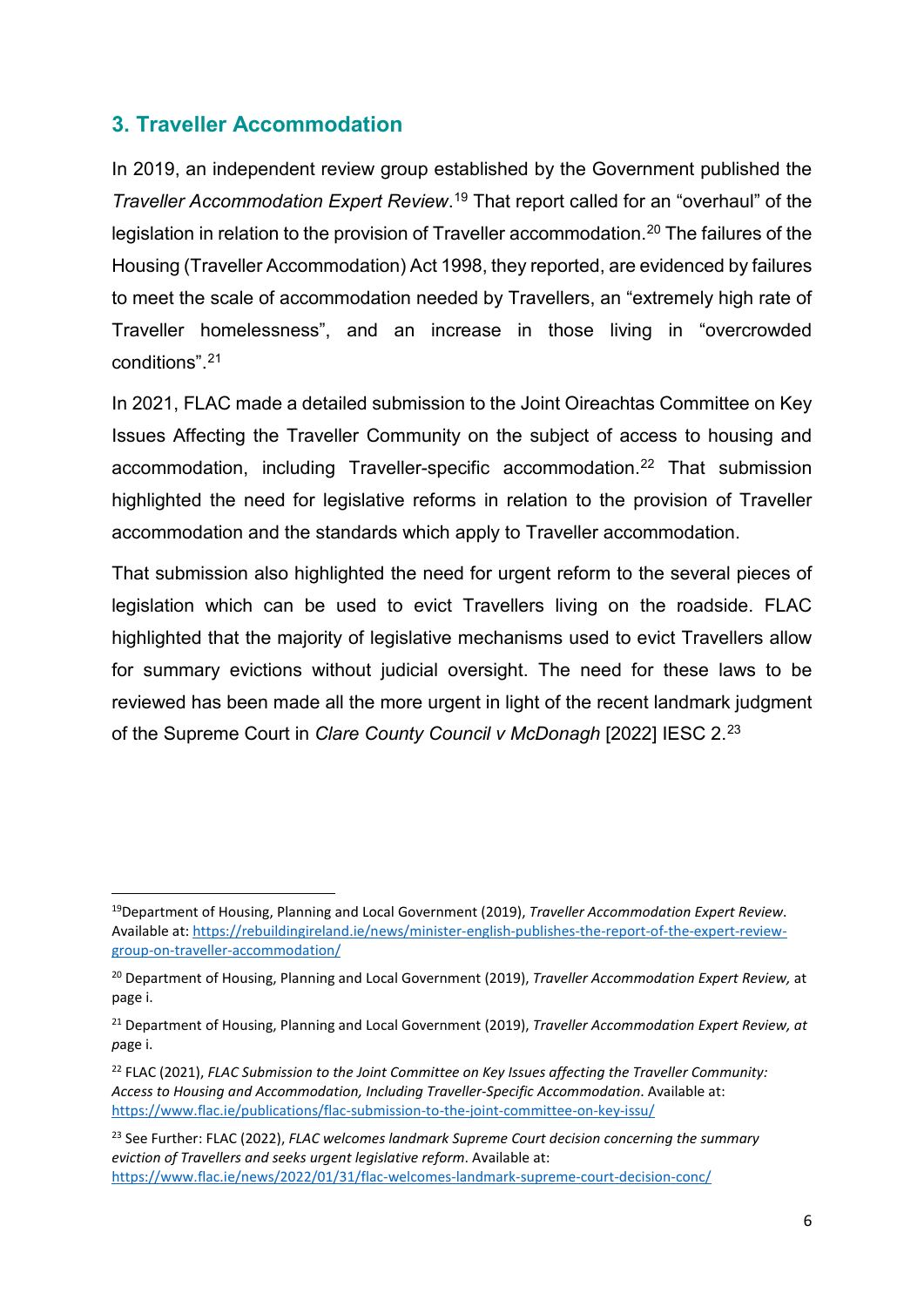## **RECOMMENDATIONS**

- The Department of Housing should implement the recommendations set out in the Expert Review Group on Traveller Accommodation's report without delay, within a specified timeframe, through legislation and any other measures necessary.
- The Department of Housing and the Department of Justice should review the legislation allowing for summary evictions without judicial oversight. The Government should bring forward reforming legislation in relation to evictions that ensures that, other than in the most exceptional of circumstances, a family home can never be interfered with in the absence of a merits based determination involving a proportionality assessment by a Court accompanied with a requirement to offer alternative appropriate accommodation to homeless families.
- Section 19C of the Criminal Justice (Public Order) Act 1994 (the so-called "criminal trespass" legislation) must be repealed.
- The Minister for Housing should immediately review the Guidelines published in 1998 in relation to Traveller Accommodation; to update guidance in relation to the design and delivery of Traveller Accommodation standards and to amend the Housing (Standards for Rented Houses) Regulations 2019 to include halting sites and temporary dwellings (including transient, temporary and permanent halting sites).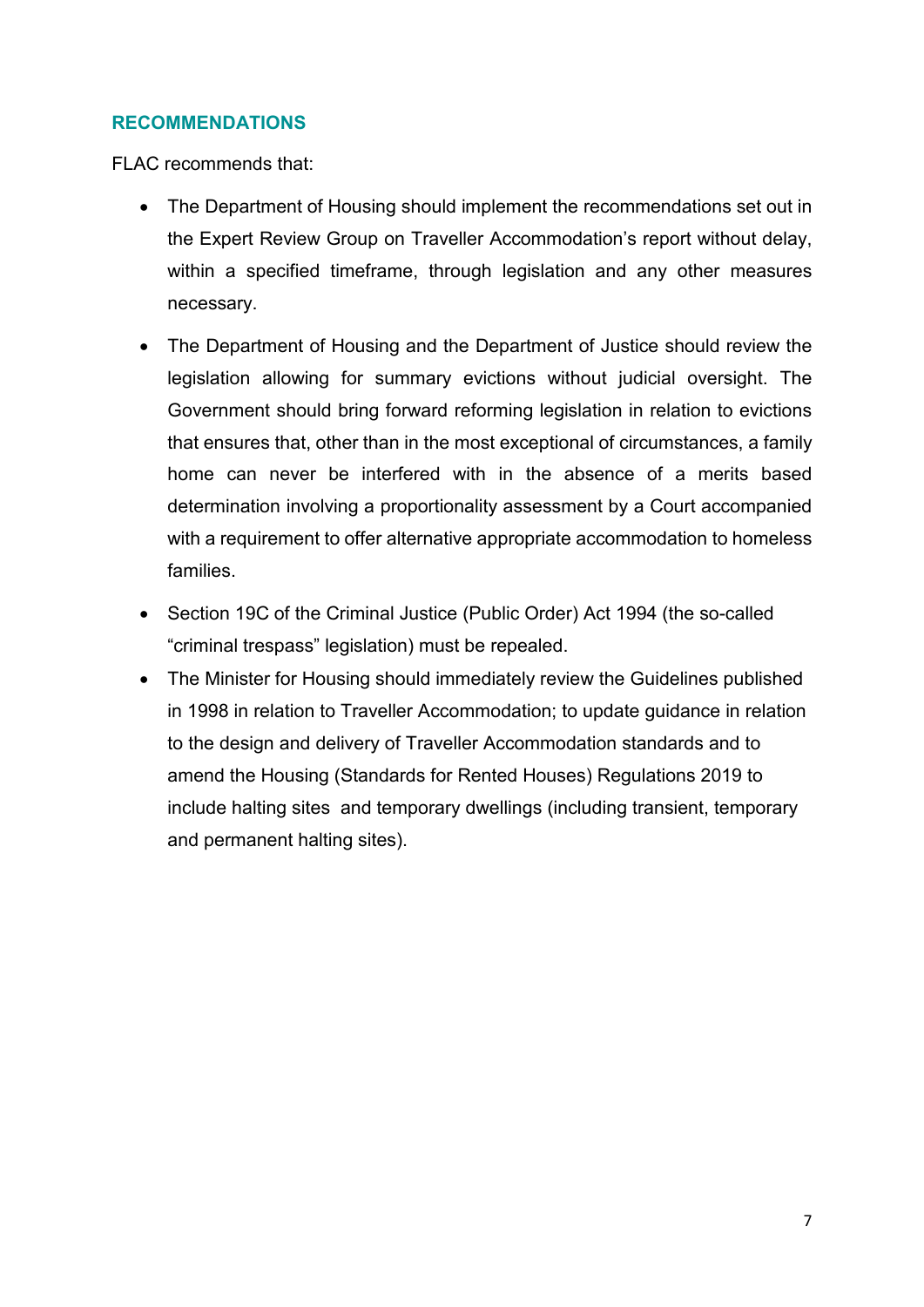## **4. Social Welfare**

Barriers to accessing social welfare payments (or sufficient rates of payment) increase vulnerability to homelessness, particularly for those who may already belong to groups who suffer from disadvantage, discrimination or social exclusion.

People under the age of 25 years who are eligible for certain social welfare payments currently receive a lesser amount than those aged 25 and over. Eligible individuals aged 25 and over receive a basic weekly payment of €208, while claimants aged between 18 and 24 years with no dependent children (subject to limited exceptions) receive  $\epsilon$ 117.70.<sup>[24](#page-13-0)</sup> These lower payments fall below the basic minimum income standard set by the Government.<sup>[25](#page-13-1)</sup>

There appears to be an assumption by the State that adults below the age of 25 are able to live with parents or family members. This is not always the case and the policy has a disproportionate impact on young people who belong to marginalised or disadvantaged groups.[26](#page-13-2) Since this policy's introduction, concerns have been raised that it increases the vulnerability of young people to homelessness, particularly those who are already disadvantaged or without family supports.<sup>[27](#page-13-3)</sup>

The Habitual Residence Condition (HRC) is a qualifying condition for all means-tested social welfare payments, including Child Benefit, under which an applicant has to show a connection to the State. $28$  Those who are not entitled to another social welfare payment (or whose applications are subject to an ongoing review or appeal) may

<span id="page-13-0"></span><sup>&</sup>lt;sup>24</sup> See for example the rates of payment for Jobseeker's Allowance: [https://www.gov.ie/en/service/1306dc](https://www.gov.ie/en/service/1306dc-jobseekers-allowance/)[jobseekers-allowance/](https://www.gov.ie/en/service/1306dc-jobseekers-allowance/)

<span id="page-13-1"></span><sup>&</sup>lt;sup>25</sup> See Rates of Payment for Supplementary Welfare Allowance ("a weekly allowance paid to people who do not have enough income to meet their needs and those of their families"): <https://www.gov.ie/en/service/36e514-supplementary-welfare-allowance/>

<span id="page-13-2"></span><sup>&</sup>lt;sup>26</sup> The policy has a legislative basis and would therefore seem to be immune from challenge under national anti-discrimination law (pursuant to section 14(1)(a) of the Equal Status Acts – as discussed in Section 3 of this submission). However, there are doubts as to whether the legislative basis of the policy is compatible with the Constitution.

<span id="page-13-3"></span><sup>&</sup>lt;sup>27</sup> For example, Saint Vincent de Paul noted that: "There is a significant gap between what is required for a minimum essential standard of living and the support provided by Jobseekers Allowance/Supplementary Welfare Allowance or the Back to Education Allowance rates for young people".

See: Saint Vincent de Paul (2013), *Analysis of Budget 2014*, p.4. Available at: [https://www.svp.ie/getattachment/4debe378-39b0-4fe2-bbd0-cb0e44d71529/SVP-Analysis-of-Budget-](https://www.svp.ie/getattachment/4debe378-39b0-4fe2-bbd0-cb0e44d71529/SVP-Analysis-of-Budget-2014.aspx)[2014.aspx](https://www.svp.ie/getattachment/4debe378-39b0-4fe2-bbd0-cb0e44d71529/SVP-Analysis-of-Budget-2014.aspx)

<span id="page-13-4"></span><sup>28</sup> See section 246, Social Welfare (Consolidated) Act 2005.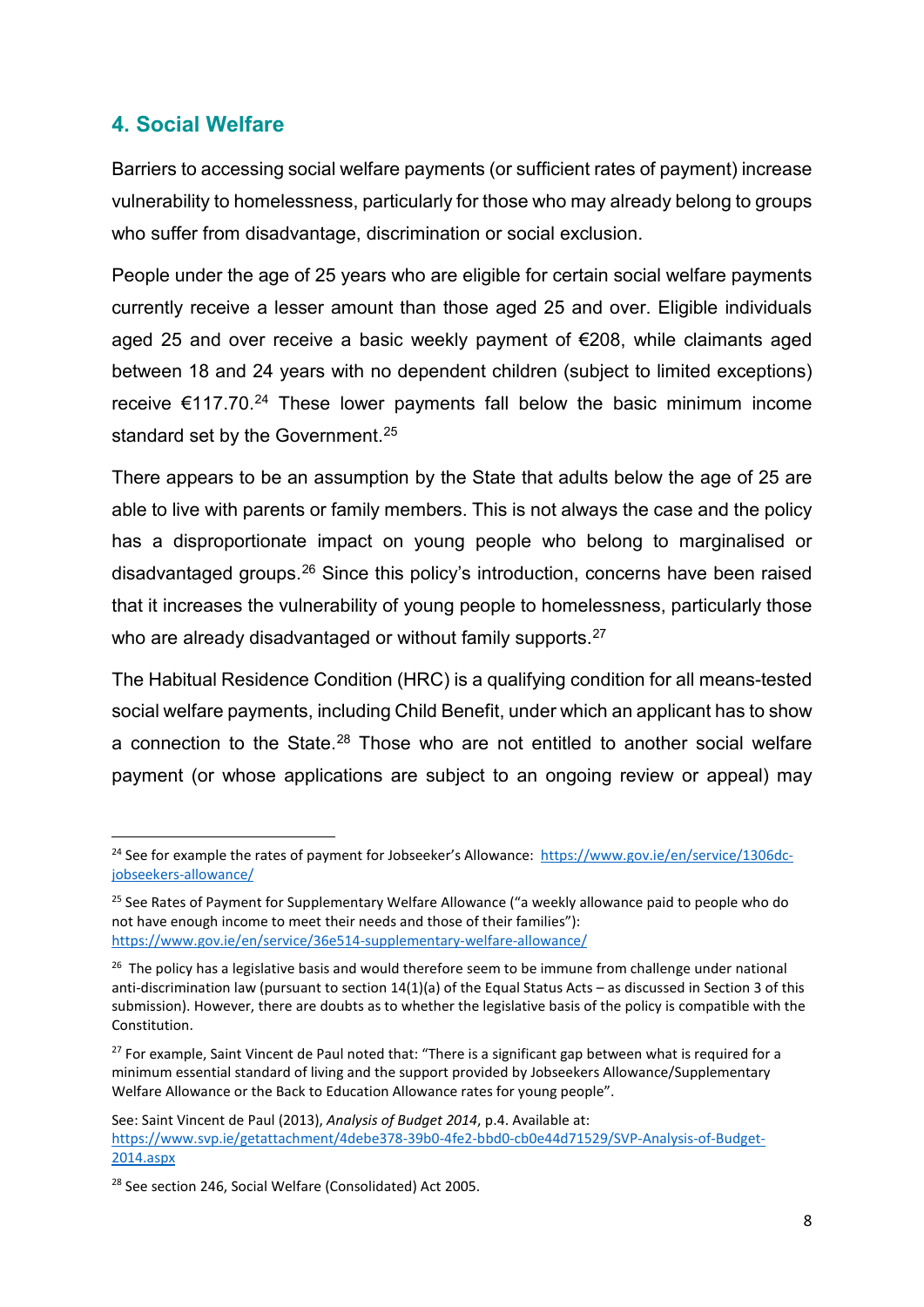generally apply for Supplementary Welfare Allowance (SWA). However, SWA is also subject to the HRC. This means that those whose applications for social welfare are refused on the basis of a failure to satisfy the HRC have no access to SWA (a basic income support intended to act as a social safety net) even in circumstances where they have access to no other form of income.

A UN Independent Expert on Extreme Poverty<sup>[29](#page-14-0)</sup> and the United Nations Committee on Economic, Social and Cultural Rights (UNCESCR) have both expressed concerns about the discriminatory impact of the HRC on vulnerable and marginalised groups.<sup>30</sup>

The recent *Roma in Ireland: National Needs Assessment* report set out the difficulties faced by the Roma community in accessing public services. This assessment established that 14% of Roma adults in Ireland reported having no income.<sup>[31](#page-14-2)</sup> The report identified the impact of the HRC as a key factor in many Roma not being entitled to employment and training supports and social protection (including Child Benefit). Roma face significant difficulties satisfying the HRC due to lack of documentation, proof of address and language and literacy skills. FLAC is concerned that the application of the HRC by the Department of Social Protection is having a disproportionate negative impact on Roma, which is not necessarily dictated by EU law.

<span id="page-14-0"></span> <sup>29</sup> Office of the High Commissioner for Human Rights (2011) *Report of the UN Independent Expert on Extreme Poverty and Human Rights, Magdalena Sepúlveda Carmona to the Human Rights Council*, Geneva: OHCHR, pp.11-12.

<span id="page-14-1"></span><sup>&</sup>lt;sup>30</sup>In 2015, the United Nations Committee on Economic, Social and Cultural Rights specifically recommended that Ireland should "review the habitual residence condition so as to eliminate its discriminatory impact on access to social security benefits, particularly among disadvantaged and marginalized individuals and groups, and ensure the consistent application of the criteria by providing clear guidelines and training to the relevant officials".

UN Committee on Economic, Social and Cultural Rights (2015) *Concluding Observations of the Committee on Economic, Social and Cultural Rights: Ireland*, Geneva: OHCHR, para.21.

<span id="page-14-2"></span><sup>31</sup> Pavee Point Traveller and Roma Centre & Department of Justice and Equality (2018), *Roma in Ireland: A National Needs Assessment*. Available at: [https://www.paveepoint.ie/wp-content/uploads/2015/04/RNA-](https://www.paveepoint.ie/wp-content/uploads/2015/04/RNA-PDF.pdf)[PDF.pdf](https://www.paveepoint.ie/wp-content/uploads/2015/04/RNA-PDF.pdf)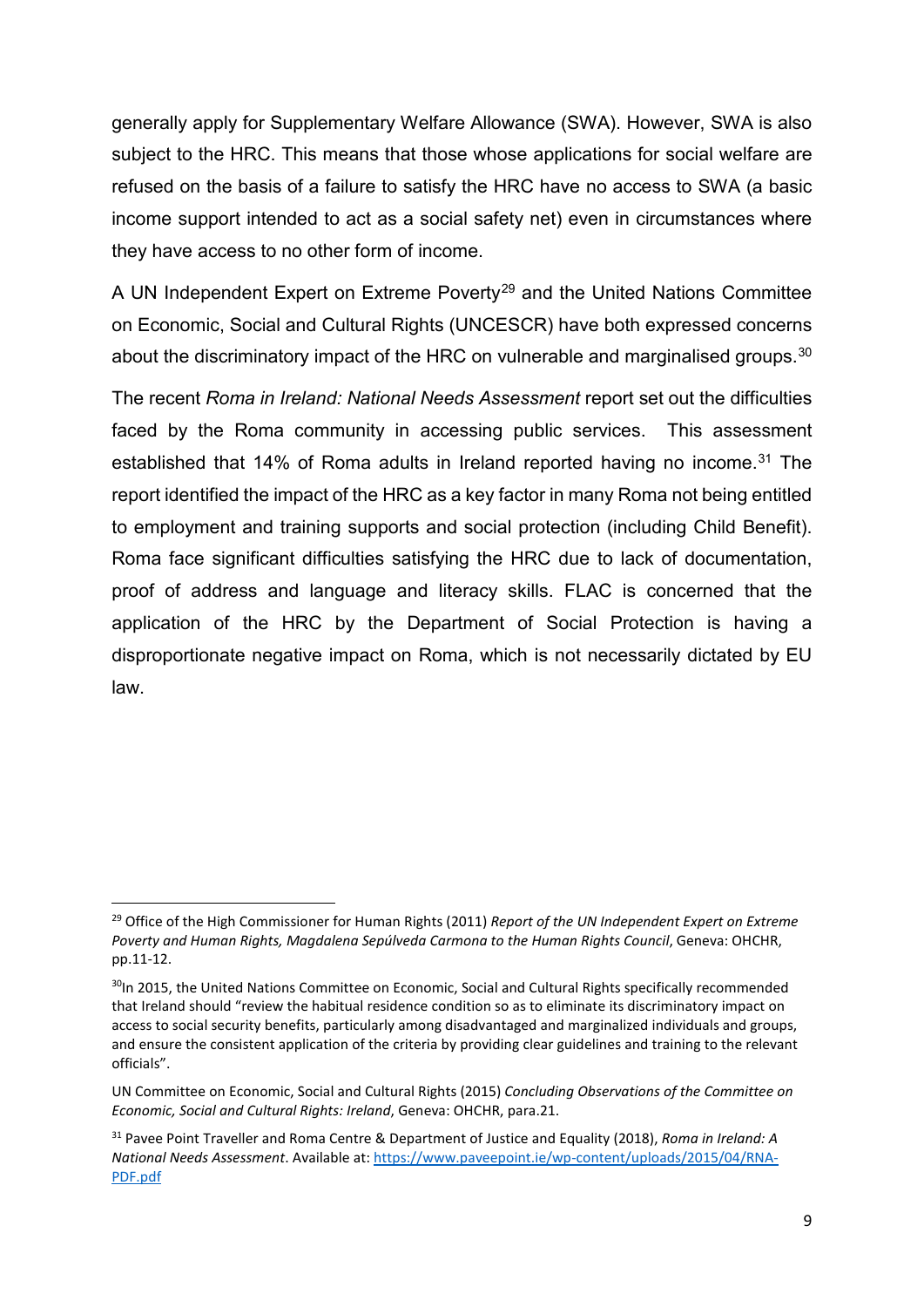## **RECOMMENDATIONS**

FLAC recommends that:

- The Department of Social Protection should implement UNCESR's recommendation to review the habitual residence condition "so as to eliminate its discriminatory impact on access to social security benefits, particularly among disadvantaged and marginalized individuals and groups". This should include a review of the inclusion of the HRC as a criterion for receipt of Supplementary Welfare Allowance.
- The Minister for Social Protection should restore the full basic rate for all social welfare payments to those aged under 25.

# **5. Legal Aid**

Ireland's State-funded civil aid scheme is administered by the Legal Aid Board under the provisions of the Civil Legal Aid Act 1995. Its stated purpose under this legislation is "to make provision for the grant by the State of legal aid and advice to persons of insufficient means in civil cases".<sup>[32](#page-15-0)</sup> While its statutory remit is fairly broad, the vast majority of advice and representation provided relates to family law.<sup>[33](#page-15-1)</sup>

Civil legal aid is not available for "disputes concerning rights and interests over land". [34](#page-15-2) The Legal Aid Board takes the general view that eviction proceedings are subject to this exception and are excluded from the remit of the civil legal aid scheme. These factors, combined with the strict application of the means test and a "merits test" mean that legal aid is often not available in cases related to housing (including family home repossession) and debt.

FLAC has also raised concerns around the lack of awareness of the Civil Legal Aid scheme, and legal rights and entitlements more generally (including in relation to areas

<span id="page-15-0"></span><sup>&</sup>lt;sup>32</sup> Civil Legal Aid Act, 1995.

<span id="page-15-1"></span><sup>&</sup>lt;sup>33</sup> In 2019, 74% of cases handled by the Legal Aid Board related to family law, 14% to International Protection, 4% to childcare and only 8% to "other civil matters".

See: Legal Aid Board (2019), *Annual Report 2019*. Available at[: https://www.legalaidboard.ie/en/about-the](https://www.legalaidboard.ie/en/about-the-board/press-publications/annual-reports/legal-aid-board-annual-report-2019-pdf-version.pdf)[board/press-publications/annual-reports/legal-aid-board-annual-report-2019-pdf-version.pdf](https://www.legalaidboard.ie/en/about-the-board/press-publications/annual-reports/legal-aid-board-annual-report-2019-pdf-version.pdf)

<span id="page-15-2"></span><sup>&</sup>lt;sup>34</sup> Section 28(9)(iii), Civil Legal Aid Act, 1995.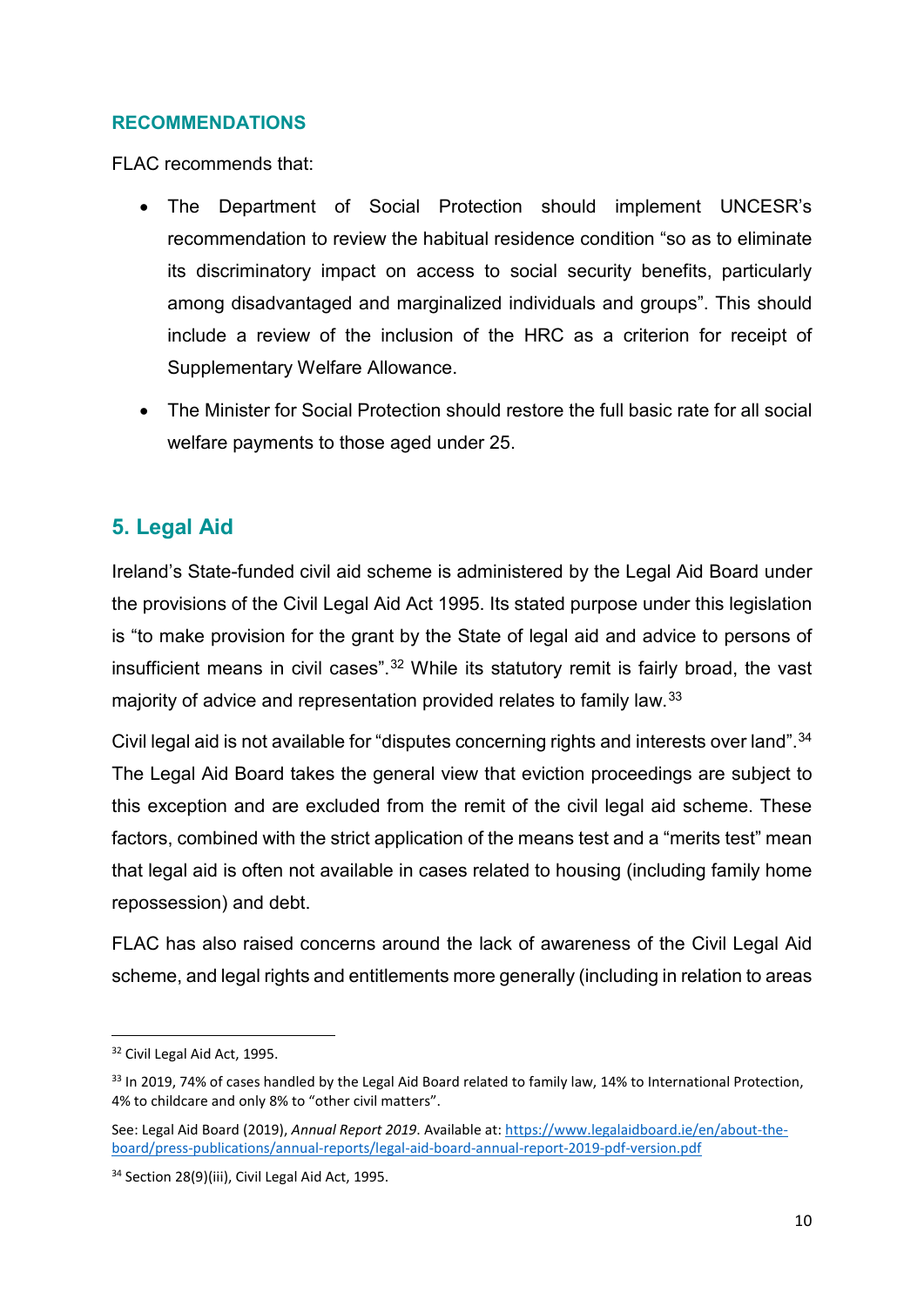such as housing, social welfare, debt and discrimination). In addition to the need for bodies such as the Legal Aid Board and Citizens Information Board to engage in targeted information and outreach campaigns, FLAC has also highlighted the value of dedicated legal services (such as FLAC's Traveller Legal Service) in addressing issues around knowledge and awareness of rights, and in vindicating the right of access to justice more generally.<sup>[35](#page-16-0)</sup>

A similar matter of concern is the perception that civil legal aid is not available in cases concerning housing and homelessness against the State and local authorities. The difficulty created by the lack of legal aid in "disputes concerning rights and interests in or over land" does not arise in this context, nor does any other statutory barrier to the availability of legal aid. However, this is not reflected in the practice of the Legal Aid Board.

Furthermore, the Legal Aid Board is precluded by law from providing representation before many quasi-judicial tribunals. This includes the Residential Tenancies Board (RTB), the Social Welfare Appeals Office and the Workplace Relations Commission (which deals with employment and equality cases, including cases concerning discrimination in access to accommodation).

Concerns around the absence of legal aid before tribunals such as the RTB are all the more pressing in light of the recent decision of the Supreme Court in *Zalewski v Adjudication Officer & Ors* [2021] IESC 24. [36](#page-16-1)

In 2019, the UN Committee on the Elimination of Racial Discrimination expressed its "concern about the lack of legal aid provided for appeals concerning social welfare, housing and eviction, which has a significant adverse impact on Travellers and other ethnic minority groups to claim their rights".<sup>37</sup> A UN Special Rapporteur on Extreme

<span id="page-16-0"></span> <sup>35</sup> FLAC (2021*), Submission to the Consultation on the Review of the Equality Acts*, Section 7.

FLAC (2021), *Submission to the Independent Anti-Racism Committee's Public Consultation: Towards a National Action Plan against Racism in Ireland,* Section 1. Available at: [https://www.flac.ie/publications/flac](https://www.flac.ie/publications/flac-submission-to-the-independent-antiracism-comm/)[submission-to-the-independent-antiracism-comm/](https://www.flac.ie/publications/flac-submission-to-the-independent-antiracism-comm/)

<span id="page-16-1"></span><sup>&</sup>lt;sup>36</sup> In that landmark decision, the Court held that the exercise of powers by Workplace Relations Commission Adjudication Officers, while permissible under Article 37 of the Constitution, also constitutes the administration of justice under Article 34. Notably, at paragraph 138 of his judgment, Mr Justice O'Donnell held that: "The standard of justice administered under Article 37 cannot be lower or less demanding than the justice administered in courts under Article 34".

<sup>37</sup> UN Committee on the Elimination of Racial Discrimination (2019) *Concluding observations on the combined fifth to ninth reports of Ireland*. Geneva: OHCHR, para. 43.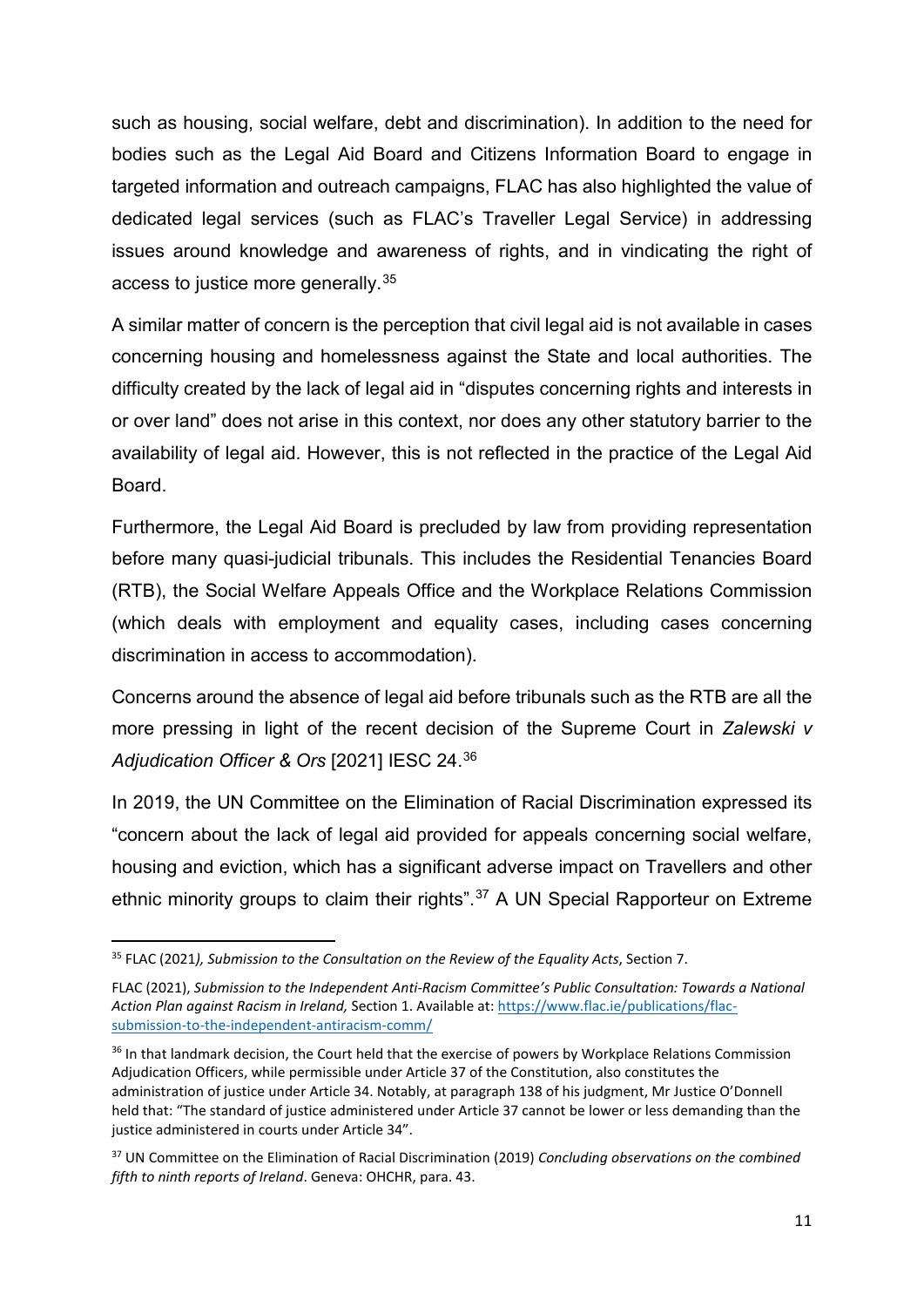Poverty and Human Rights and UNCESCR have previously expressed similar concerns.[38](#page-17-0)

An "Action Plan" published by the Department of Justice in February 2021 commits the Department to a review of the civil legal aid scheme. [39](#page-17-1) In July 2021, over 40 NGOs joined FLAC in calling for that review to be independent, comprehensive, inclusive and based on human rights and equality standards. Details on the nature, scope and timing of the Review (which was due to begin in 2020) have yet to be published.

## **RECOMMENDATIONS**

- The review of the Civil Legal Aid scheme must be conducted with a view to ensuring that Ireland complies with its obligations under regional and international human rights instruments. FLAC believes that this can only be achieved through a comprehensive, independent review of the civil legal aid system which examines the functions of the Legal Aid Board, its resources, the criteria for legal aid (including the means test, and financial contributions), the areas of law covered, and the methods of service delivery.
- The scope of the Civil Legal Aid Scheme should be expanded to include provision of legal aid where legal advice and representation is required in quasijudicial tribunals and other areas currently not covered by the Civil Legal Aid

<span id="page-17-0"></span><sup>&</sup>lt;sup>38</sup> In 2011, the former UN Special Rapporteur on Extreme Poverty and Human Rights noted her concern that "several areas of law that are particularly relevant for people living in poverty" are excluded from the scope of the Legal Aid Board.

See: Office of the High Commissioner for Human Rights (2011) *Report of the UN Independent Expert on Extreme Poverty and Human Rights, Magdalena Sepúlveda Carmona to the Human Rights Council*, Geneva: OHCHR, p.4.

In 2015, UNCESCR expressed concern regarding the exclusion of certain areas of law from the civil legal aid scheme "which prevents especially disadvantaged and marginalised individuals and groups from claiming their rights and obtaining appropriate remedies, particularly in the areas of employment, housing and forced evictions, and social welfare benefits". Thereafter, UNCESCR recommended that the remit of the Legal Aid Board be expanded and that civil legal aid services be made available in a wider range of areas.

UN Committee on Economic, Social and Cultural Rights (2015) *Concluding Observations of the Committee on Economic, Social and Cultural Rights: Ireland*, Geneva: OHCHR.

<span id="page-17-1"></span><sup>39</sup> Department of Justice (2021), *Justice Plan 2021*. Available at: [http://www.justice.ie/en/JELR/Department\\_of\\_Justice\\_Action\\_Plan\\_2021.pdf/Files/Department\\_of\\_Justice\\_A](http://www.justice.ie/en/JELR/Department_of_Justice_Action_Plan_2021.pdf/Files/Department_of_Justice_Action_Plan_2021.pdf) ction Plan 2021.pdf